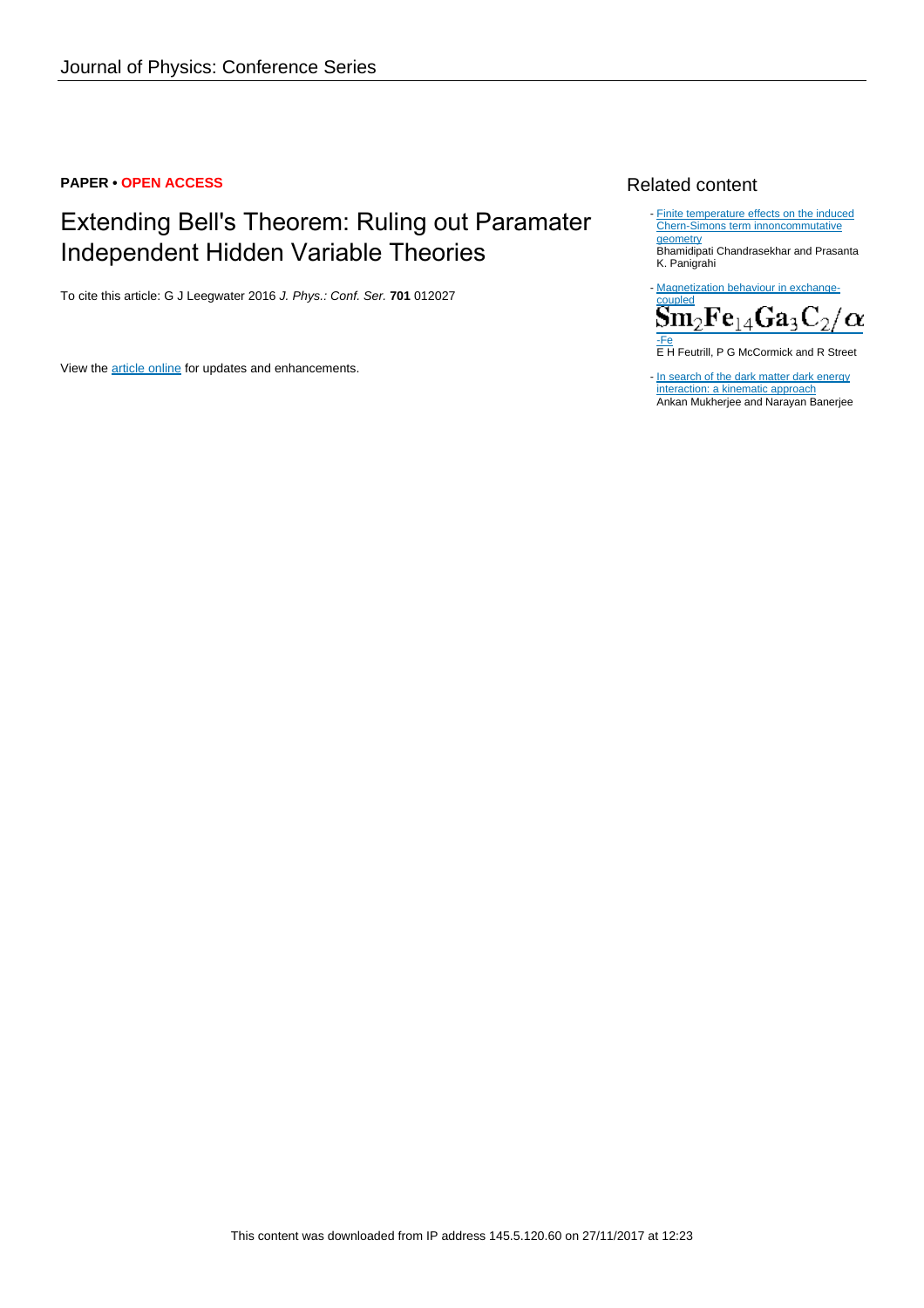# **Extending Bell's Theorem: Ruling out Paramater Independent Hidden Variable Theories**

### **G J Leegwater**

Faculty of Philosophy, Erasmus University Rotterdam, Burgemeester Oudlaan 50, 3062 PA Rotterdam, The Netherlands

E-mail: leegwater@fwb.eur.nl

**Abstract.** Bell's Theorem may well be the best known result in the foundations of quantum mechanics. Here, it is presented as stating that for any hidden variable theory the combination of the conditions Parameter Independence, Outcome Independence, Source Independence and Compatibility with Quantum Theory leads to a contradiction. Based on work by Roger Colbeck and Renato Renner, an extension of Bell's Theorem is considered. In this extension the theorem is strengthened by replacing Outcome Independence by a strictly weaker condition.

### **1. Introduction**

Quantum mechanics provides limited predictions for measurement outcomes: generally, its predictions are probabilistic. It has been a long-standing question under what conditions quantum mechanics can be extended such that more precise predictions can be given. In such extensions, known as 'hidden variable theories', the quantum description of a system is supplemented with extra variables. A number of impossibility theorems have been proven, showing that large classes of hidden variable theories are incompatible with quantum mechanics. The best known example is Bell's Theorem [1, 2], which rules out hidden variable theories satisfying two locality conditions: Parameter Independence and Outcome Independence. Using recent work of Roger Colbeck and Renato Renner [3, 4], this result can be extended: Outcome Independence can be replaced by a strictly weaker condition, enlarging the class of hidden variable theories that is ruled out. In this extension, any hidden variable theory satisfying Parameter Independence is trivial, meaning that the probabilities of measurement outcomes are independent of the hidden variables, rendering such variables redundant.

### **2. Extending Bell's Theorem**

#### *2.1. Bell's Theorem*

Bell's Theorem can be stated as the appearance of a contradiction when the following four conditions are combined:

#### *•* **ParInd: Parameter Independence**

When considering measurements on subsystems of some larger system, ParInd guarantees that the outcome probabilities for a measurement on any subsystem are independent of what measurement is being performed on any other subsystem. Quantum mechanics itself satisfies ParInd. A violation of ParInd gives rise to tension with relativity theory.

Content from this work may be used under the terms of the Creative Commons Attribution 3.0 licence. Any further distribution  $\odot$ of this work must maintain attribution to the author(s) and the title of the work, journal citation and DOI. Published under licence by IOP Publishing Ltd 1